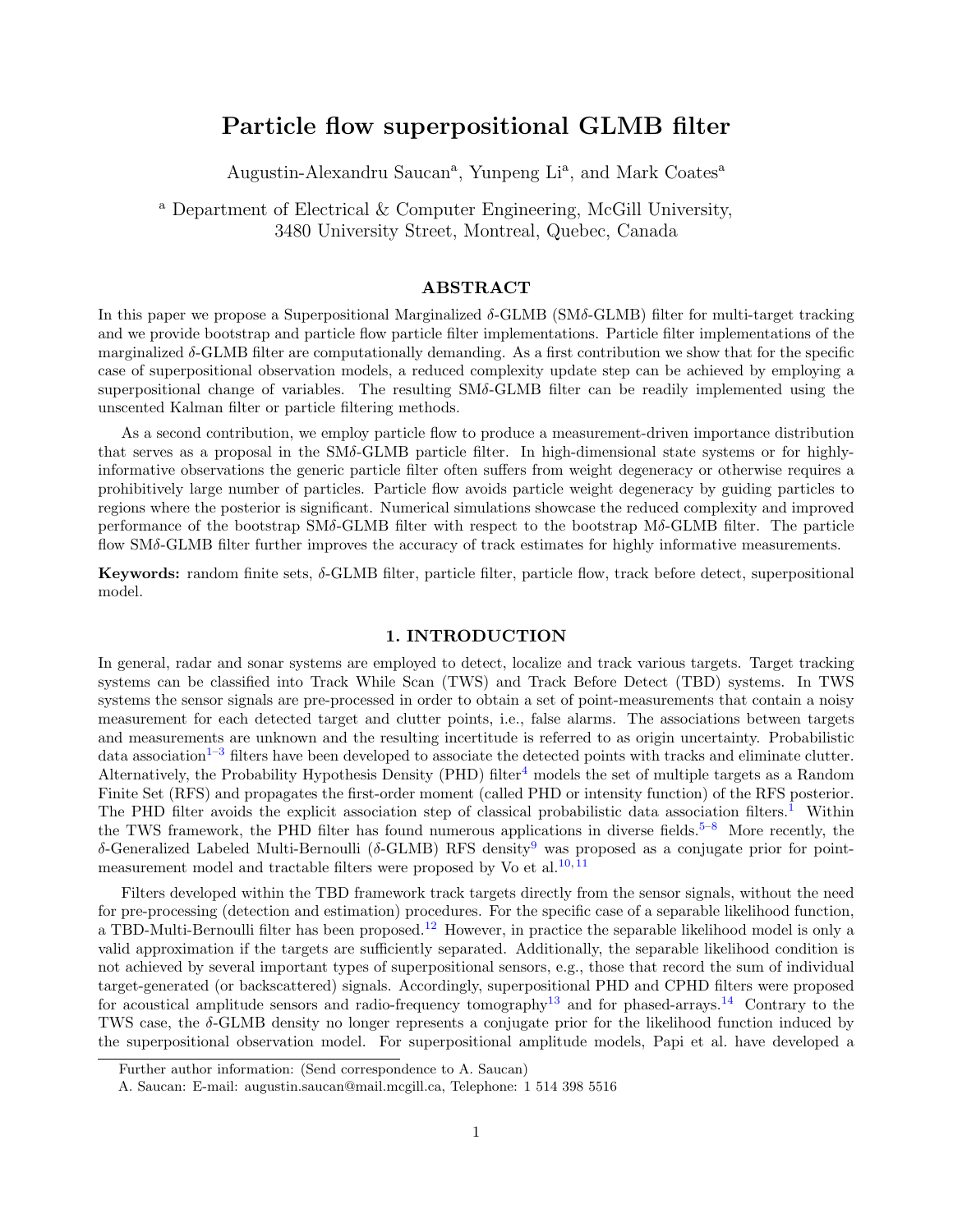particle implementation of the GLMB filter.<sup>[15](#page-11-8)</sup> This filter employs the superpositional CPHD filter to construct a proposal density. For a generic observation model, including the superpositional case, Papi et al. propose a marginalized  $\delta$ -GLMB (M $\delta$ -GLMB) that approximates the true posterior with a  $\delta$ -GLMB density that minimizes the Kullback-Leibler divergence from the true posterior.<sup>[16](#page-11-9)</sup>

In this paper, we focus on superpositional observation models and develop a tractable alternative to the  $M\delta$ -GLMB filter. We describe two particle filter implementations. A direct particle implementation of the  $M\delta$ -GLMB filter is computationally intensive due to the Cartesian product of target particle sets required in the marginalization step. In order to avoid this step, we propose the Superpositional  $M\delta$ -GLMB (SM $\delta$ -GLMB) filter that relies on a change of variables similar to the superpositional PHD filter<sup>[13](#page-11-6)</sup> followed by a Gaussian approximation. We provide a Bootstrap Particle Filter<sup>[17](#page-11-10)</sup> implementation of the SM $\delta$ -GLMB (BPF-SM $\delta$ -GLMB) filter. Additionally, we extend the previous implementation by using particle flow as a means to produce measurement-driven importance distributions. The resulting implementation is referred to as the Particle Flow Particle Filter SMδ-GLMB  $(PFPF-SM\delta\text{-GLMB})$  filter. Particle flow particle filters<sup>[18](#page-11-11)</sup> where shown to offer superior performance with respect to the standard bootstrap particle filter for high-dimensional state systems or highly-informative measurements. The particle flow proposal takes into account the current measurement and is capable of generating samples in regions where the posterior is significant and hence avoids particle weight degeneracy. In this work we rely on the particle filter particle flow developed by Li et al.<sup>[18](#page-11-11)</sup> for which the flow proposal and the prior distributions are linked through a bijective transformation, allowing the importance weights to be easily computed.

The article is structured as follows. A brief overview of labeled multi-target tracking along with the main challenge of the particle Mδ-GLMB filter is presented in Section [2.](#page-1-0) The SMδ-GLMB filter is derived in Section [3.](#page-4-0) We also describe the bootstrap and particle flow implementations in this section. In Section [4](#page-7-0) we present the results of our numerical experiments and we conclude in Section [5.](#page-10-3)

### 2. BACKGROUND AND PROBLEM FORMULATION

<span id="page-1-0"></span>In order to incorporate target tracks into the Bayes multi-target filtering framework, targets are identified by a label. The state of a labeled target, denoted with  $\mathbf{x} = (x, l)$ , is comprised of the target state  $x \in \mathbb{X}$  and label  $l \in \mathbb{L}$ . The multi-target state  $\mathbf{X}_k = {\mathbf{x}_{k,1}, \cdots, \mathbf{x}_{k,N(k)}}$  is modeled as a Random Finite Set  $(RFS),^{19}$  $(RFS),^{19}$  $(RFS),^{19}$  where the number of targets as well as the individual target states are random.

In TBD systems, the set of multiple targets  $\mathbf{X}_k$  is observed via the measurement vector  $z_k \in \mathbb{Z}$ . The objective is the estimation of the labeled multi-target posterior density  $\pi_k(X_k|z_{0:k})$ , which captures all information of the target states and labels given the measurement history  $z_{0:k} = \{z_0, \ldots, z_k\}$ . The multi-target Bayes filter<sup>[4](#page-10-2)</sup> propagates  $\pi_k$  in time according to

$$
\boldsymbol{\pi}_{k}(\boldsymbol{X}_{k}|z_{0:k}) = \frac{\boldsymbol{h}(z_{k}|\boldsymbol{X}_{k})\boldsymbol{\pi}_{k|k-1}(\boldsymbol{X}_{k})}{\int \boldsymbol{h}(z_{k}|\boldsymbol{X})\boldsymbol{\pi}_{k|k-1}(\boldsymbol{X})\delta\boldsymbol{X}}
$$
(1)

$$
\boldsymbol{\pi}_{k+1|k}(\boldsymbol{X}_{k+1}) = \int \boldsymbol{f}_{k+1|k}(\boldsymbol{X}_{k+1}|\boldsymbol{X}_k)\boldsymbol{\pi}_k(\boldsymbol{X}_k|z_{0:k})\delta \boldsymbol{X}_k, \tag{2}
$$

where  $f_{k+1|k}(X_{k+1}|X_k)$  is the RFS counterpart of the single target transition kernel  $f_{k+1|k}(x_{k+1}|x_k, l)$ . Additionally, the likelihood  $h(z_k|X_k)$  is induced by the superpositional observation model

<span id="page-1-3"></span><span id="page-1-2"></span><span id="page-1-1"></span>
$$
z_k = \sum_{(x,l)\in \mathbf{X}_k} g_k(x,l) + w_k,\tag{3}
$$

where  $w_k \sim \mathcal{N}(0, R_k)$  is the measurement noise assumed a Gaussian and independent of the targets. Note that the sensor observation  $z_k$  is given by the superposition of the individual target contributions  $g_k(x, l)$ , which in radar/sonar systems would represent the signal backscattered or generated by the respective targets.

The set integral in the case of labeled RFSes is defined<sup>[19](#page-11-12)</sup> as

$$
\int f(\mathbf{X}) \delta \mathbf{X} \triangleq \sum_{n=0}^{\infty} \frac{1}{n!} \sum_{(l_1,\ldots,l_n) \in \mathbb{L}^n} \int_{\mathbb{X}^n} f(\{(x_1,l_1),\ldots,(x_n,l_n)\}) dx_1 \cdots dx_n,
$$
\n(4)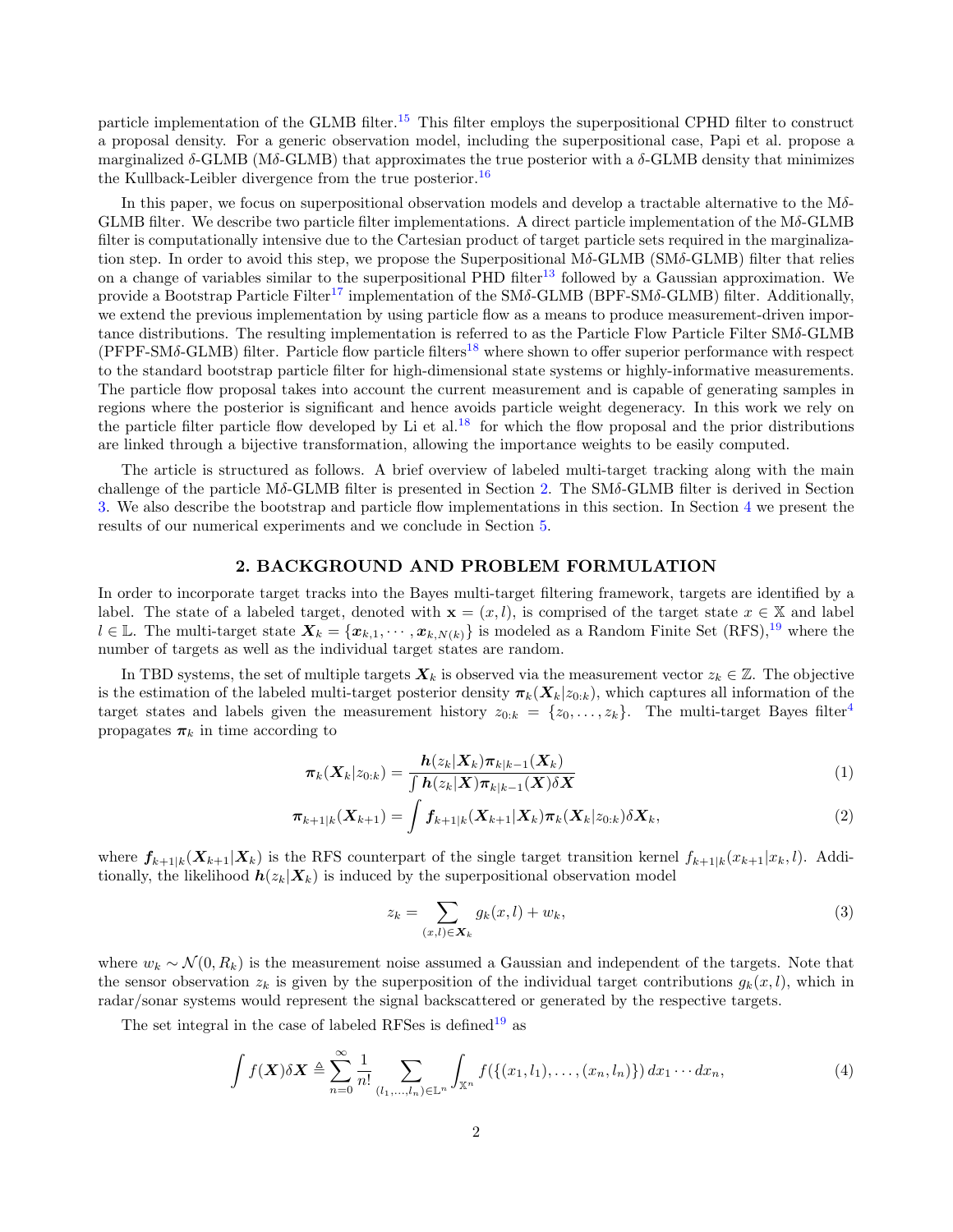for a function  $f : \mathcal{F}(\mathbb{X} \times \mathbb{L}) \to \mathbb{R}$  and where  $\mathcal{F}(\mathbb{X} \times \mathbb{L})$  represents the collection of all finite labeled RFS with elements in  $\mathbb{X} \times \mathbb{L}$ .

Throughout the paper, we use the standard inner product notation  $\langle f, g \rangle \triangleq \int_{\mathbb{X}} f(x)g(x)dx$  and the following multi-object exponential

$$
h^{\mathbf{X}} \triangleq \prod_{\mathbf{x} \in \mathbf{X}} h(\mathbf{x}),\tag{5}
$$

where  $h: \mathbb{X} \times \mathbb{L} \to \mathbb{R}$  and by convention  $h^{\emptyset} = 1$ . A generalized Kronecker delta is defined for various types of arguments (e.g, integers, vectors, sets) as

$$
\delta_{\mathbf{Y}}(\mathbf{X}) = \begin{cases} 1, & \text{if } \mathbf{X} = \mathbf{Y} \\ 0, & \text{otherwise.} \end{cases}
$$
 (6)

A set indicator function is introduced as

$$
1_Y(X) = \begin{cases} 1, & \text{if } X \subseteq Y \\ 0, & \text{otherwise.} \end{cases}
$$
 (7)

Note that we employ  $1_Y(x)$  in place of  $1_Y({x})$ .

In the following we briefly review the family of  $\delta$ -GLMB densities and we introduce the M $\delta$ -GLMB filter. Subsequently, we present the limitations of a straightforward particle-filter implementation of the Mδ-GLMB filter.

# 2.1 The Mδ-GLMB filter

The  $\delta$ -GLMB family of multi-target densities<sup>[9,](#page-11-2) [10](#page-11-3)</sup> permits the development of a closed form solution to the Chapman-Kolmogorov [\(2\)](#page-1-1) and the Bayes multi-target update equation for the point-measurement model. To ensure distinct labels we employ the pair  $(k, i)$  as a label for a target born at time k, where i is a unique index required to distinguish targets born at the same time.<sup>[9,](#page-11-2) [10](#page-11-3)</sup> The label space for a target born at time k is denoted  $\mathbb{L}_k$  while the label space of a target at time k (including those born prior to time k) is denoted  $\mathbb{L}_{0:k}$ . Note that  $\mathbb{L}_{0:k} = \mathbb{L}_{0:k-1} \cup \mathbb{L}_k$  and that  $\mathbb{L}_k \cap \mathbb{L}_{0:k-1} = \emptyset$ .

A multi-target labeled set  $X_k$  is an element of  $\mathcal{F}(\mathbb{X} \times \mathbb{L}_{0:k})$ , i.e., the set of all finite sets with elements from  $\mathbb{X}\times\mathbb{L}_{0:k}.$  A  $\delta\text{-GLMB}$  density for the RFS  $\boldsymbol{X}_k$  can be expressed as

<span id="page-2-0"></span>
$$
\pi_k(\boldsymbol{X}) = \Delta(\boldsymbol{X}) \sum_{I \in \mathcal{F}(\mathbb{L}_{0:k})} \delta_I(\mathcal{L}(\boldsymbol{X})) w_k^{(I)} \left[ p_k^{(I)} \right]^{\boldsymbol{X}}, \tag{8}
$$

where we define the label projection  $\mathcal{L}(\{(x_1, l_1), \ldots, (x_n, l_n)\}) = \{l_1, \ldots, l_n\}$  and  $\Delta(\boldsymbol{X})$  is the distinct label indicator defined as

<span id="page-2-1"></span>
$$
\Delta(\boldsymbol{X}) \triangleq \begin{cases} 1, & \text{if } |\mathcal{L}(\boldsymbol{X})| = |\boldsymbol{X}| \\ 0, & \text{otherwise.} \end{cases}
$$

The summation terms in [\(8\)](#page-2-0) are usually referred to as hypotheses and correspond to all finite label sets  $I \in \mathcal{F}(\mathbb{L}_{0:k})$ . Note that for a given hypothesis  $I, p_k^{(I)}$  $_k^{(I)}(\cdot, l)$  is a density on X and the weights  $w_k^{(I)}$  $\binom{1}{k}$  are nonnegative with  $\sum_{I \in \mathcal{F}(\mathbb{L}_{0:k})} w_k^{(I)} = 1$ . The propagation of the δ-GLMB density is achieved through prediction and update. For the point measurement model, both Gaussian mixture and SMC implementations were developed by Vo et al.<sup>[10](#page-11-3)</sup> and in the following sections we give a brief overview of the prediction and update steps for the superpositional model of [\(1\)](#page-1-2).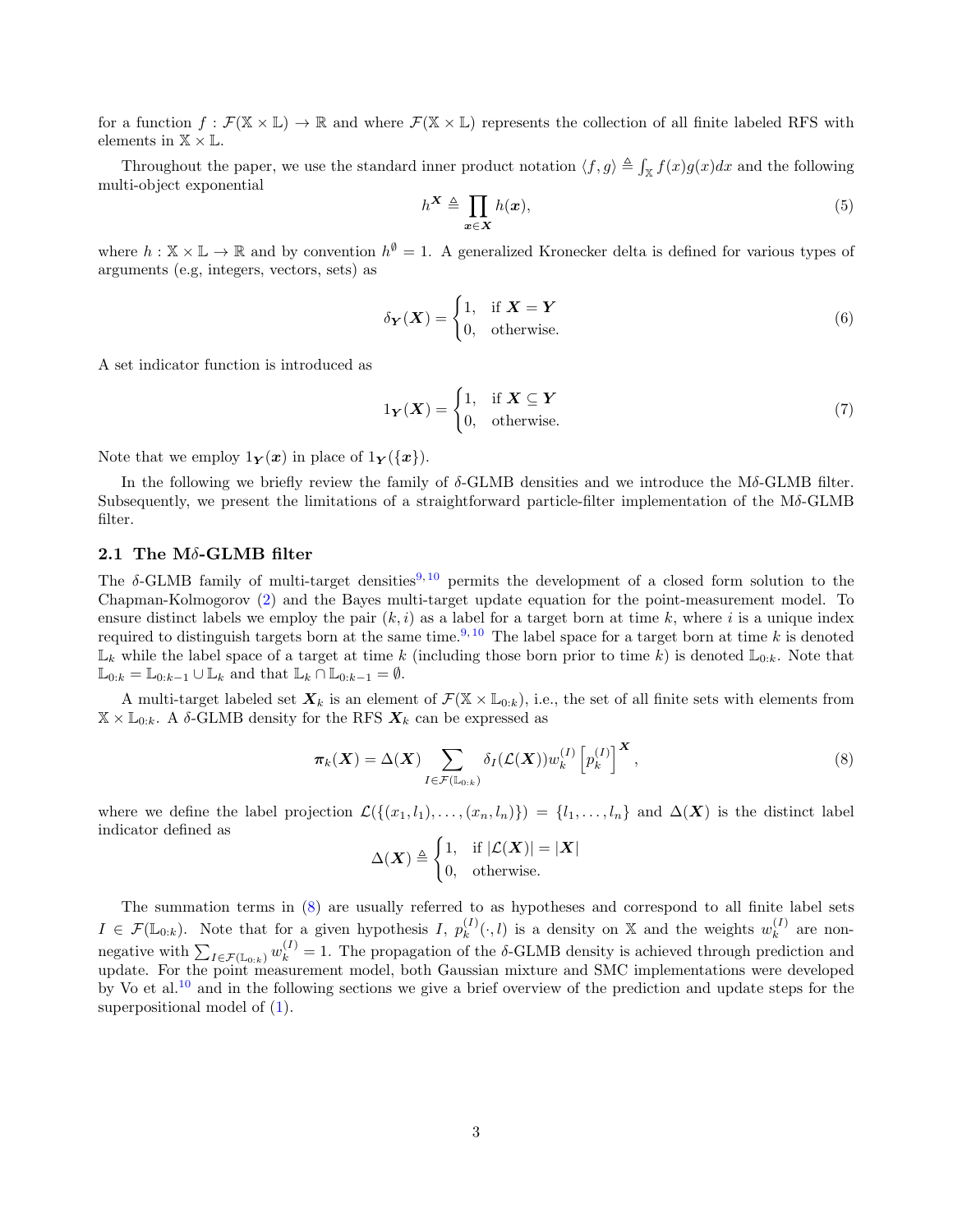#### 2.1.1 M $\delta$ -GLMB prediction

The measurement  $z_k$  is not involved in the prediction of [\(2\)](#page-1-1) and hence the prediction stage of the Mδ-GLMB filter is similar to the prediction of the  $\delta$ -GLMB filter.<sup>[9](#page-11-2)</sup> In order to account for target births at time k, we introduce the labeled multi-target set Y with density  $f_B(Y)$  defined as

$$
f_B(Y) = \Delta(Y) w_B(\mathcal{L}(Y)) [p_B]^Y, \qquad (9)
$$

where  $w_B(\mathcal{L}(Y))$  is the weight of the set of birth targets Y and  $p_B(x, l)$  with  $l \in \mathcal{L}(Y)$  are their probability densities. The birth density of [\(9\)](#page-2-1) includes the labeled Poisson, labeled iid and labeled multi-Bernoulli densities.<sup>[9](#page-11-2)</sup>

Following,<sup>[9](#page-11-2)</sup> if the current multi-target filtering density is a  $\delta$ -GLMB of the form  $(8)$ , then the predicted density is also a  $\delta$ -GLMB given by

$$
\pi_{k+1|k}(\boldsymbol{X}) = \Delta(\boldsymbol{X}) \sum_{I \in \mathcal{F}(\mathbb{L}_0, k+1)} \delta_I(\mathcal{L}(\boldsymbol{X})) w_{k+1|k}^{(I)} \left[ p_{k+1|k}^{(I)} \right]^{\boldsymbol{X}},
$$
\n(10)

where

$$
w_{k+1|k}^{(I)} = w_S^{(I)}(I \cap \mathbb{L}_{0:k})w_B(I \cap \mathbb{L}_{k+1}),
$$
  
\n
$$
w_S^{(I)}(L) = \left[\eta_S^{(I)}\right]^L \sum_{J \subseteq \mathbb{L}_{0:k}} 1_J(L) \left[1 - \eta_S^{(I)}\right]^{J \setminus L} w_k^{(J)},
$$
  
\n
$$
\eta_S^{(I)}(l) = \langle p_S(\cdot, l), p_k^{(I)}(\cdot, l) \rangle,
$$
  
\n
$$
p_{k+1|k}^{(I)}(x, l) = 1_{\mathbb{L}_{0:k}}(l) p_S^{(I)}(x, l) + 1_{\mathbb{L}_{k+1}}(l) p_B(x, l)
$$
  
\n
$$
p_S^{(I)}(x, l) = \frac{1}{\eta_S^{(I)}(l)} \langle p_S(\cdot, l) f_{k+1|k}(x|\cdot, l), p_k^{(I)}(\cdot, l) \rangle,
$$

and where  $f_{k+1|k}(x|\cdot, l)$  is the single target kinematic transition kernel and  $p_S(\cdot, l)$  is the probability of survival. The birth parameters  $p_B(\cdot, l)$  and  $w_B(L)$  are given by the birth density of [\(9\)](#page-2-1).

# 2.1.2 Mδ-GLMB update

The update stage of the Mδ-GLMB filter employs the current measurement vector  $z_{k+1}$  to correct the predicted  $\pi_{k+1|k}(\cdot)$  δ-GLMB density and approximates the resulting RFS posterior with a δ-GLMB density of the form

<span id="page-3-3"></span><span id="page-3-2"></span><span id="page-3-1"></span><span id="page-3-0"></span>
$$
\pi_{k+1}(\boldsymbol{X}) \approx \Delta(\boldsymbol{X}) \sum_{I \in \mathcal{F}(\mathbb{L}_{0:k+1})} w_{k+1}^{(I)} \delta_I(\mathcal{L}(\boldsymbol{X})) \left[ \hat{p}_{k+1}^{(I)} \right]^{\boldsymbol{X}}, \tag{11}
$$

where for a label set  $I = \{l_1, \ldots, l_n\}$  the following relationships hold:

$$
w_{k+1}^{(I)} \propto w_{k+1|k}^{(I)} \eta_{z_{k+1}}(I), \tag{12}
$$

$$
\eta_{z_{k+1}}(I) = \int \cdots \int_{\mathbb{X}^n} h_{k+1}(z_{k+1} | (x_1, l_1), \dots, (x_n, l_n)) \prod_{j=1}^n \left[ p_{k+1|k}^{(I)}(x_j, l_j) \right] dx_1 \cdots dx_n , \qquad (13)
$$

$$
\hat{p}_{k+1}^{(I)}(x_i, l_i) = \frac{1_I(l_i)}{\eta_{z_{k+1}}(I)} p_{k+1|k}^{(I)}(x_i, l_i) \tilde{h}_{\bar{i}}(z_{k+1}|x_i, l_i), \ \forall \ i = 1, ..., n,
$$
\n(14)

$$
\tilde{h}_{\bar{i}}(z_{k+1}|x_i, l_i) = \int \cdots \int_{\mathbb{X}^{n-1}} h_{k+1}(z_{k+1}|(x_1, l_1), \dots, (x_n, l_n)) \prod_{\substack{j=1 \\ j \neq i}}^{n} \left[ p_{k+1|k}^{(I)}(x_j, l_j) \right] dx_1 \cdots dx_{i-1} dx_{i+1} \cdots dx_n. \tag{15}
$$

The modified likelihood of  $\tilde{h}_i(z_{k+1}|x_i, l_i)$  of [\(15\)](#page-3-0) is obtained by marginalizing the exact likelihood over all target densities in the set  $I \setminus \{i\}$  (i.e., all targets in I except for the target for which the update is being performed).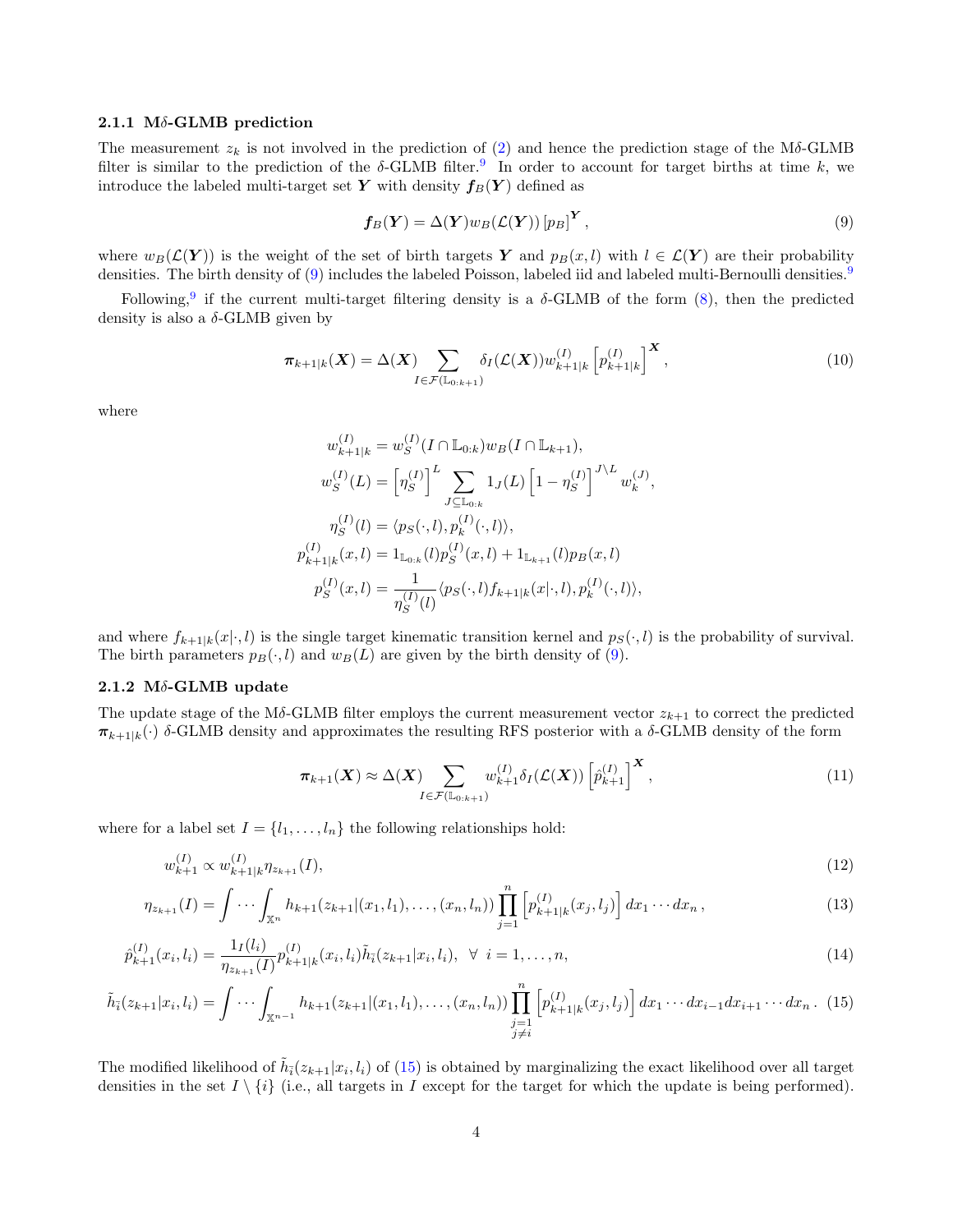The joint posterior of the target set is approximated as the product of marginalized posteriors  $\begin{bmatrix} \hat{p}_{k+1}^{(I)} \end{bmatrix}^{\mathbf{X}}$ . The Bayes normalization constant  $\eta_{z_{k+1}}(I)$  of [\(13\)](#page-3-1) effectively represents the evidence that this specific set of targets I explains the measurement  $z_{k+1}$ . The updated hypothesis weight  $w_{k+1}^{(I)}$  is exact, and the marginalization process only involves the target densities of a specific hypothesis. Papi et al. show that the approximations of [\(12\)](#page-3-2), [\(13\)](#page-3-1), and [\(14\)](#page-3-3) lead to an approximate δ-GLMB density that minimizes the Kullback-Leibler divergence from the exact posterior  $\pi_k(\cdot)$  and matches its PHD function and cardinality distribution.<sup>[16](#page-11-9)</sup> Particle filter implementations of the Mδ-GLMB filter are usually employed since the observation likelihood  $h_k(\cdot|\bm{X}_k)$  is non-linear. In the following, we highlight the computational challenges associated with such particle filter implementations.

### 2.2 The computational challenge for sequential Monte Carlo implementations

For a sequential Monte Carlo (SMC) approximation of the Mδ-GLMB filter, we consider that each predicted single target density  $p_{k+1}^{(I)}$  ${}_{k+1|k}^{(I)}(\cdot, l)$  is approximated with a set of weighted particles  $\{(\omega_k^j)$  $_{k+1|k}^{j}(l),x_{k}^{j}$  $_{k+1|k}^{j}(l))\}_{j=1}^{N}$ . Then, equations  $(13)$  and  $(14)$  become

<span id="page-4-3"></span><span id="page-4-2"></span><span id="page-4-1"></span>
$$
\eta_{z_{k+1}}(I) \approx \sum_{j_1=1}^N \cdots \sum_{j_n=1}^N h_{k+1}(z_{k+1}|(x_{k+1|k}^{j_1}(l_1), l_1), \dots, (x_{k+1|k}^{j_n}(l_n), l_n))\omega_{k+1|k}^{j_1}(l_1)\cdots \omega_{k+1|k}^{j_n}(l_n),
$$
\n(16)

$$
\hat{p}_{k+1}^{(I)}(x_i, l_i) \approx \frac{1_I(l_i)}{\eta_{z_{k+1}}(I)} \sum_{j_1=1}^N \omega_{k+1|k}^{j_i} (l_i) \tilde{h}_{\bar{i}}(z_{k+1}|x_{k+1|k}^{j_i} (l_i), l_i) \delta_{x_{k+1|k}^{j_i} (l_i)}(x_i)
$$
\n(17)

$$
\tilde{h}_{\bar{i}}(z_{k+1}|x_{k+1|k}^{j_i}(l_i),l_i) \approx \sum_{j_1=1}^N \cdots \sum_{j_{i-1}=1}^N \sum_{j_{i+1}=1}^N \cdots \sum_{j_n=1}^N h_{k+1}(z_{k+1}|(x_{k+1}^{j_1}|(l_1),l_1),\ldots,(x_{k+1|k}^{j_n}(l_n),l_n))
$$
\n
$$
\times \omega_{k+1|k}^{j_1}(l_1)\cdots \omega_{k+1|k}^{j_{i-1}}(l_{i-1})\omega_{k+1|k}^{j_{i+1}}(l_{i+1})\cdots \omega_{k+1|k}^{j_n}(l_n). \tag{18}
$$

Notice that the above summations involve the mixing, i.e., the n-fold Cartesian product, of the particle sets in the current label set I. Except for the scenario where the number of targets  $n$  is very small, the computational complexity of this operation is prohibitively large. Computing [\(16\)](#page-4-1) involves  $N^n$  additions. In the following section, we provide computationally tractable particle filter approximations that avoid the  $n$ -fold Cartesian product of the target particle sets.

#### 3. COMPUTATIONALLY TRACTABLE SMC Mδ-GLMB FILTERS

<span id="page-4-0"></span>In this section we present approximate tractable SMC implementations of the  $M\delta$ -GLMB filter. First, we propose a Truncated Bootstrap Particle Filter Mδ-GLMB (TBPF Mδ-GLMB) filter that employs a reduced number  $M \ll N^n$  of n-tuples in order order to approximate [\(16\)](#page-4-1) and [\(18\)](#page-4-2). Second, we develop the BPF Superpositional Mδ-GLMB (BPF-SMδ-GLMB) filter which relies on a change of variables and a Gaussian approximation in order to avoid the Cartesian product of particle sets. Third, we propose a Particle Flow Particle Filter PFPF-SMδ-GLMB implementation that uses particle flow to guide particles into regions where the posterior is significant and hence improves the precision of track estimates.

# 3.1 The truncated BPFδ-GLMB filter

The TBPFδ-GLMB filter achieves a reduced complexity implementation of [\(16\)](#page-4-1) and [\(18\)](#page-4-2) by using only a selected number of particle *n*-tuples as opposed to using all  $N<sup>n</sup>$  n-tuples. We consider that each predicted single target density  $p_{k\perp}^{(I)}$  $\binom{I}{k+1|k}(\cdot, l)$  is approximated with a set of weighted particles  $\{(\omega_k^j)\}$  $_{k+1|k}^{j}(l),x_{k}^{j}$  $\{(\mathbf{k}_{k+1|k}(l))\}_{j=1}^N$ . Next we consider a set of particle indices  $\Upsilon = \{v = (v_1, \ldots, v_n) | v_1 \in [1, N], \ldots, v_n \in [1, N] \}$  where the cardinality of  $|\Upsilon| \ll N^n$ . The set  $\Upsilon$  can be obtained by uniformly sampling *n*-tuples without replacement from the space  $[1, N] \times \cdots \times [1, N]$ obtained as the n-fold product of the integer sets [1, N]. The set of n-tuples  $\Upsilon$  can be employed to obtain a reduced complexity estimate of the model evidence term  $\eta_{z_{k+1}}(I)$  of [\(16\)](#page-4-1).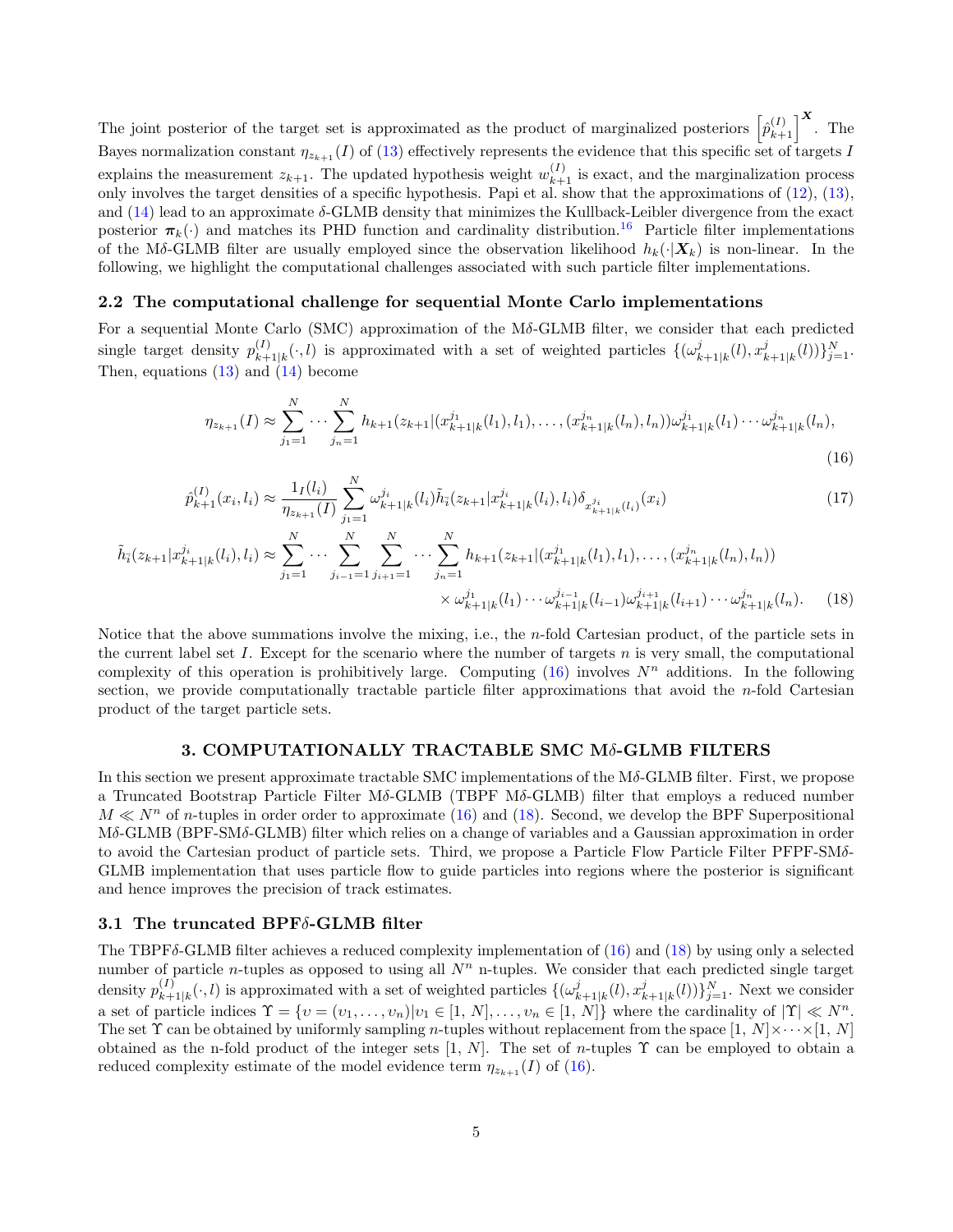Direct evaluation of the modified likelihood of [\(18\)](#page-4-2) requires the computation of likelihoods and weight products associated with  $N^{(n-1)}$   $(n-1)$ -tuples. However, using a set  $\Upsilon_i = \{v = (v_1, \ldots, v_{i-1}, v_{i+1}, \ldots, v_n) | v_k \in$  $[1, N], k = 1, \ldots, i-1, i+1, \ldots, n$  of unique  $(n-1)$ -tuples,  $\tilde{h}_i(\cdot)$  [\(18\)](#page-4-2) can be approximated as

$$
\tilde{h}_{\bar{i}}(z_{k+1}|x_i, l_i) \approx \sum_{v \in \Upsilon_i} h_{k+1}(z_{k+1}|(x_{k+1|k}^{v_1}(l_1), l_1), \dots, (x_i, l_i) \cdots, (x_{k+1|k}^{v_n}(l_n), l_n))
$$
\n
$$
\times \bar{\omega}_{k+1|k}^{v_1}(l_1) \cdots \bar{\omega}_{k+1|k}^{v_{i-1}}(l_{i-1}) \bar{\omega}_{k+1|k}^{v_{i+1}}(l_{i+1}) \cdots \bar{\omega}_{k+1|k}^{v_n}(l_n), \tag{19}
$$

where the weights of the  $(n-1)$ -tuples given by  $\Upsilon_i$  must be normalized, i.e.,

<span id="page-5-0"></span>
$$
\sum_{v \in \Upsilon_i} \bar{\omega}_{k+1|k}^{v_1} (l_1) \cdots \bar{\omega}_{k+1|k}^{v_{i-1}} (l_{i-1}) \bar{\omega}_{k+1|k}^{v_{i+1}} (l_{i+1}) \cdots \bar{\omega}_{k+1|k}^{v_n} (l_n) = 1,
$$

in order to represent a particle approximation of the joint density of the target set  $I \setminus l_i$ .

By evaluating  $\tilde{h}_i(z_{k+1}|x_i, l_i)$  for each particle of the *i*-th target, the updated posterior is obtained via [\(17\)](#page-4-3) and involves a total of  $N \cdot |\Upsilon_i|$  additions. The model evidence term  $\eta_{z_{k+1}}(I)$  of [\(16\)](#page-4-1) can also be approximated as the Bayes normalization constant resulting from the updated posterior of [\(17\)](#page-4-3).

# 3.2 The SMδ-GLMB filter

By employing the specific superpositional observation model of [\(3\)](#page-1-3) and assuming the observation noise is Gaussian,  $w_k \sim \mathcal{N}(0, R_k)$ , we can rewrite [\(13\)](#page-3-1) as

$$
\eta_{z_{k+1}}(I) = \int \cdots \int_{\mathbb{X}^n} \mathcal{N}(z_{k+1}; \sum_{i=1}^n g_{k+1}(x_i, l_i), R_{k+1}) \prod_{j=1}^n \left[ p_{k+1|k}^{(I)}(x_j, l_j) \right] dx_1 \cdots dx_n, \tag{20}
$$

where  $\mathcal{N}(z; \mu, \Sigma)$  stands for the Gaussian density function evaluated at z with mean  $\mu$  and covariance  $\Sigma$ . Furthermore, if we employ the change of variables  $y = \sum_{i=1}^{n} g_{k+1}(x_i, l_i)$ , we can rewrite [\(20\)](#page-5-0) using a single integral as

$$
\eta_{z_{k+1}}(I) = \int_{\mathbb{Z}} \mathcal{N}(z_{k+1}; y, R_{k+1}) p(y) dy.
$$
 (21)

By assuming  $p(y) \approx \mathcal{N}(\mu, \Sigma)$ , the integral reduces to

$$
\eta_{z_{k+1}}(I) \approx \mathcal{N}(z_{k+1}; \mu, R_{k+1} + \Sigma). \tag{22}
$$

The Gaussian assumption on the distribution of  $y$  is equivalent to assuming that

$$
\sum_{i=1}^{n} g_{k+1}(x_i, l_i) \bigg| \mathcal{L}(\mathbf{X}_{k+1}) = \{l_1, \dots, l_n\} \sim \mathcal{N}(\mu, \Sigma), \tag{23}
$$

where the parameters of the Gaussian distribution are approximately given by

$$
\mu_i \triangleq \sum_{j=1}^N \omega_{k+1|k}^j(l_i) g_{k+1}(x_{k+1|k}^j(l_i))
$$
\n
$$
\mu \approx \sum_{i=1}^n \mu_i,
$$
\n(24)

$$
\Sigma \approx \sum_{i=1}^{n} \left[ \sum_{j_i=1}^{N} \omega_{k+1|k}^{j_i} (l_i) g_{k+1}(x_{k+1|k}^{j_i} (l_i)) \left[ g_{k+1}(x_{k+1|k}^{j_i} (l_i)) \right]^T - \mu_i \mu_i^T \right]. \tag{25}
$$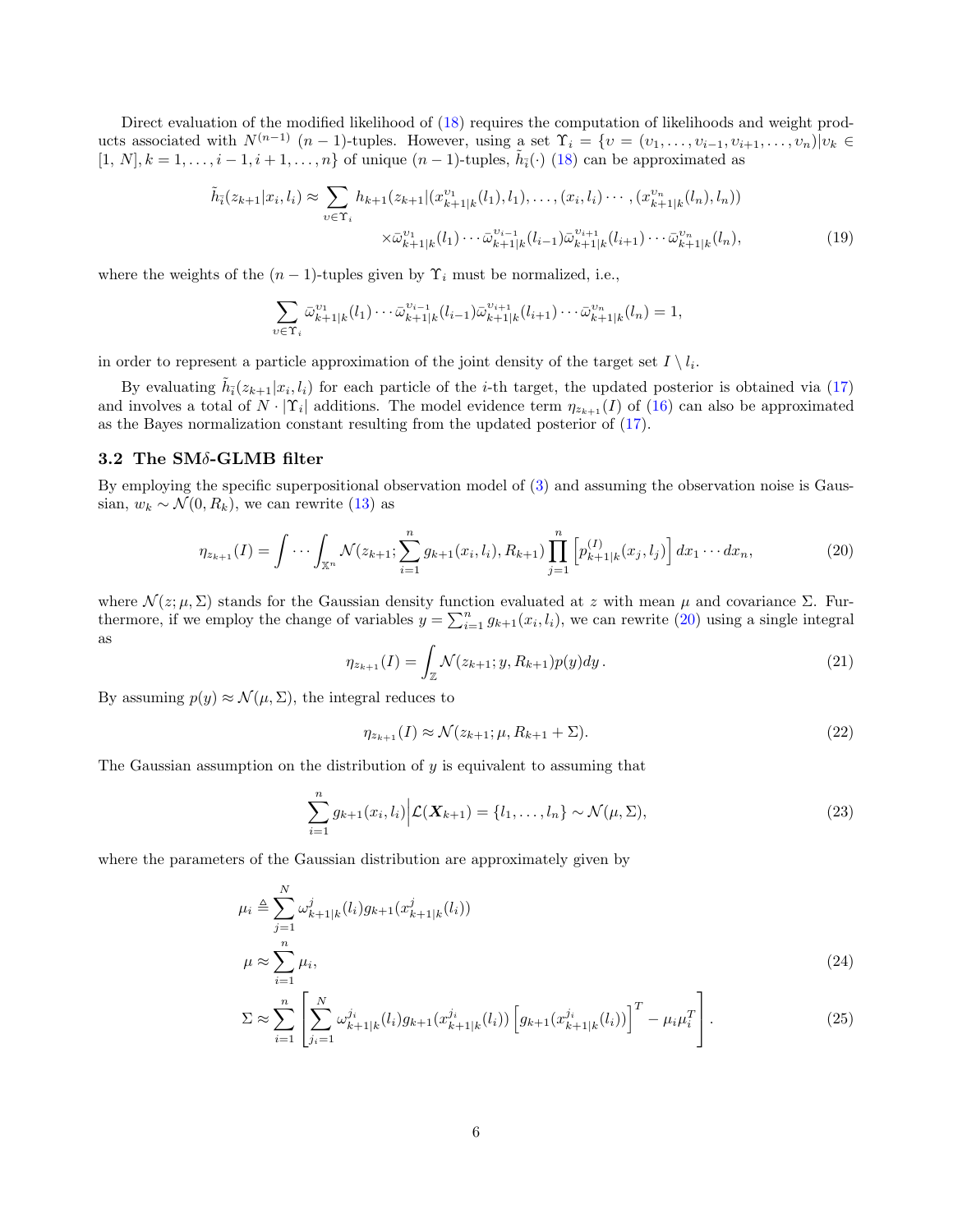The case of  $\tilde{h}_i(z_{k+1}|x_i, l_i)$  follows along similar lines:

$$
\tilde{h}_{\tilde{i}}(z_{k+1}|x_i, l_i) = \int \cdots \int_{\mathbb{X}^{n-1}} \mathcal{N}(z_{k+1}; \sum_{j=1}^n g_{k+1}(x_j, l_j), R_{k+1})
$$
\n
$$
\times \prod_{\substack{j=1 \ j \neq i}}^n \left[ p_{k+1|k}^{(I)}(x_j, l_j) \right] dx_1 \cdots dx_{i-1} dx_{i+1} \cdots dx_n
$$
\n
$$
= \int_{\mathbb{Z}} \mathcal{N}(z_{k+1}; g_{k+1}(x_i, l_i) + y_{\tilde{i}}, R_{k+1}) p(y_{\tilde{i}}) dy_{\tilde{i}},
$$
\n
$$
\approx \mathcal{N}(z_{k+1}; g_{k+1}(x_i, l_i) + \mu_{\tilde{i}}, R_{k+1} + \Sigma_{\tilde{i}}),
$$
\n(26)

where in the second equation we employed the change of variables  $y_i = \sum_{j=1, j\neq i}^{n} g_{k+1}(x_j, l_j)$  while to obtain the final result we assumed  $p(y_i) = \mathcal{N}(\mu_i, \Sigma_i)$ . The parameters of the Gaussian distribution can be obtained approximately as

<span id="page-6-0"></span>
$$
\mu_{\bar{i}} \approx \mu - \sum_{j_i=1}^{N} \omega_{k+1|k}^{j_i}(l_i) g_{k+1}(x_{k+1|k}^{j_i}(l_i)),\tag{27}
$$

$$
\Sigma_{\bar{i}} \approx \Sigma - \sum_{j_i=1}^{N} \omega_{k+1|k}^{j_i}(l_i) g_{k+1}(x_{k+1|k}^{j_i}(l_i)) \left[ g_{k+1}(x_{k+1|k}^{j_i}(l_i)) \right]^T + \mu_i \mu_i^T. \tag{28}
$$

Finally, from [\(26\)](#page-6-0) and [\(14\)](#page-3-3) the posterior  $\hat{p}_{k+1}^{(I)}(x_i, l_i)$  is

<span id="page-6-1"></span>
$$
\hat{p}_{k+1}^{(I)}(x_i, l_i) \approx 1_I(l_i) \frac{p_{k+1|k}^{(I)}(x_i, l_i) \mathcal{N}(z_{k+1}; g_{k+1}(x_i, l_i) + \mu_{\bar{i}}, R_{k+1} + \Sigma_{\bar{i}})}{\int_{\mathbb{X}} p_{k+1|k}^{(I)}(x_i, l_i) \mathcal{N}(z_{k+1}; g_{k+1}(x_i, l_i) + \mu_{\bar{i}}, R_{k+1} + \Sigma_{\bar{i}}) dx}.
$$
\n(29)

When the particles  $\{(\omega_{k+1|k}^{j_i}(l_i), x_{k+1|k}^{j_i}(l_i))\}_{j_i=1}^N$  for  $i = 1, \ldots n$  are propagated using only the kinematic kernel, the above equations lead to the Bootstrap Particle Filter SMδ-GLMB (BPF-SMδ-GLMB) filter. In this case, the posterior  $(29)$  for target  $l_i$  becomes

<span id="page-6-2"></span>
$$
\hat{p}_{k+1}^{(I)}(x_i, l_i) \approx \frac{\mathbf{1}_I(l_i)}{K} \sum_{j_i=1}^N \omega_{k+1|k}^{j_i}(l_i) \tilde{h}_i(z_{k+1}|x_{k+1|k}^{j_i}(l_i), l_i) \delta_{x_{k+1|k}^{j_i}(l_i)}(x_i) \qquad \forall \ i = 1, \dots, n,
$$
\n(30)

where K is a normalization constant. Additionally, an Unscented Kalman Filter (UKF)<sup>[20,](#page-11-13) [21](#page-11-14)</sup> implementation is also possible, leading to a UKF-SM $\delta$ -GLMB filter.

# 3.3 The PFPF-SMδ-GLMB filter

In this section we propose a particle flow particle filter SMδ-GLMB (PFPF-SMδ-GLMB) filter. Proceeding in a similar manner to, $2^2$  we separate legacy and birth targets and compute accordingly their particle flow.

At time step k and for each legacy target with label  $l_i \in I$  and particle set  $\{(\omega_k^{j_i}(l_i), x_k^{j_i}(l_i))\}_{j_i=1}^N$ , the particle flow particle filter  $(PF-PF)^{18}$  $(PF-PF)^{18}$  $(PF-PF)^{18}$  first propagates the j<sub>i</sub>-th particle using the kinematic model:  $\eta_0^{j_i} \sim$  $f_{k+1|k}(\cdot|x_k^{j_i}(l_i),l_i)$ . Second, using the modified likelihood of [\(26\)](#page-6-0), we construct an invertible mapping  $\eta_1^{j_i}$  $T^{j_i}(\eta_0^{j_i})$  that transports  $\eta_0^{j_i}$  via particle flow into regions where the posterior density of [\(29\)](#page-6-1) is significant. The transformation is a continuous transport indexed by the pseudo-time  $\lambda \in [0, 1]$ .

The mapping is defined by an Ordinary Differential Equation (ODE) (see Li and Coates<sup>[18](#page-11-11)</sup> for details). In practice a finite series of transformations is applied to approximate the discretized integration of the ODE with initial value  $\eta_0^i$ . For Gaussian systems with non-linear measurement equations, two numerical solutions exist for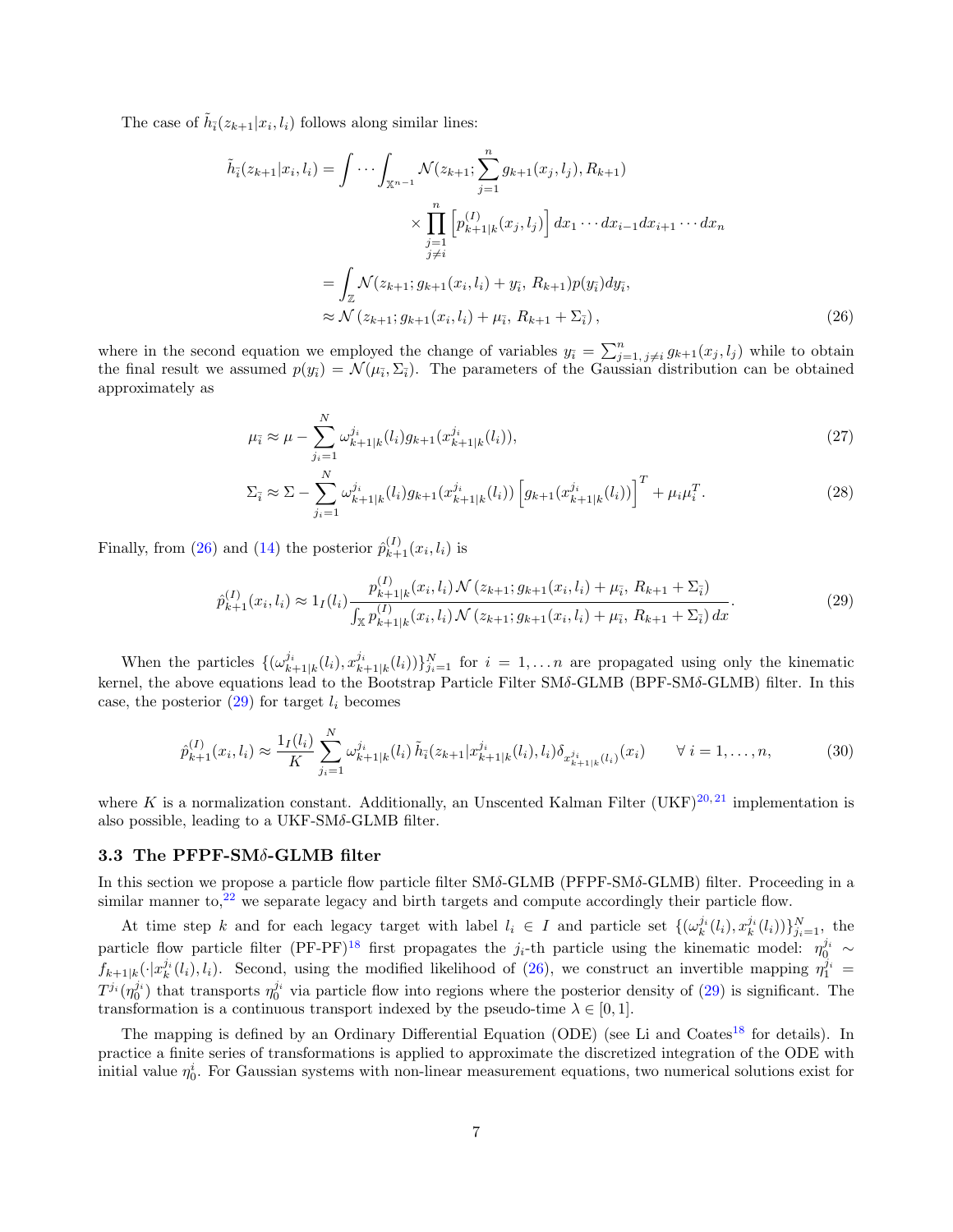$\zeta(\eta_\lambda^i, \lambda)$ . The exact Daum and Huang (EDH)<sup>[23](#page-11-16)</sup> filter is computationally simpler; the localized Daum and Huang  $(LEDH)^{24}$  $(LEDH)^{24}$  $(LEDH)^{24}$  filter can be more accurate in some settings.

Li and Coates prove that under mild assumptions on the smoothness of the measurement function, an invertible mapping is achievable between  $\eta_1^{j_i}$  and  $\eta_0^{j_i}$  and the importance distribution becomes:<sup>[18](#page-11-11)</sup>

<span id="page-7-1"></span>
$$
q(\eta_1^{j_i}|x_k^{j_i}, l_i, z_{k+1}) = \frac{p(\eta_0^{j_i}|x_k^{j_i})}{|\det(\dot{T}^{j_i}(\eta_0^{j_i}))|},
$$
\n(31)

where  $p(\eta_0^{j_i}|x_k^{j_i})$  is a prior distribution and  $|\det(\dot{T}^{j_i}(\eta_0^{j_i}))|$  represents the absolute value of the Jacobian determinant of the mapping  $T^{j_i}(\cdot)$ . In the EDH version of the PF-PF, the evaluation of the determinant is avoided since the same mapping is applied to all particles while in the LEDH version of the PF-PF, the evaluation is straightforward since the mapping is a series of affine transformations. Li and Coates provide implementation details for both EDH and LEDH variants of the particle flow particle filter.<sup>[18](#page-11-11)</sup>

According to [\(30\)](#page-6-2), the updated density  $\hat{p}_{k+1}^{(I)}(x_i, l_i)$  is approximated by the particle set  $\{(\omega_{k+1}^{j_i}, \eta_1^{j_i})\}_{j_i=1}^N$  with weights

$$
\omega_{k+1}^{j_i} \propto \frac{\tilde{h}_{\bar{i}}(z_{k+1}|\eta_1^{j_i}, l_i) f_{k+1|k}(\eta_1^{j_i} | x_k^{j_i}, l_i) p_S(x_k^{j_i}, l_i)}{q(\eta_1^{j_i} | x_k^{j_i}, l_i, z_{k+1})} \omega_k^{j_i}.
$$
\n(32)

Furthermore, by employing the mapping property of the invertible flow [\(31\)](#page-7-1), the weights become

$$
\omega_{k+1}^{j_i} \propto \frac{\tilde{h}_{\bar{i}}(z_{k+1}|\eta_1^{j_i}, l_i) f_{k+1|k}(\eta_1^{j_i} | x_k^{j_i}, l_i) p_S(x_k^{j_i}, l_i)}{f_{k+1|k}(\eta_0^{j_i} | x_k^{j_i}, l_i)} |\det(\dot{T}^{j_i}(\eta_0^{j_i}))|\omega_k^{j_i},\tag{33}
$$

where we employed the label-dependent transition kernel  $f_{k+1|k}(\eta_0^{j_i}|x_k^{j_i},l)$  as the prior for the flow.

A similar particle flow is achievable for the case of birth particles. At time  $k + 1$ , consider the case of a birth target  $(x_i, l_i)$  and let  $\{\eta_0^{j_i}\}_{i=1}^N$  be a set of particles sampled from the prior  $p_B(x_i, l_i)$  and  $\{\eta_1^{j_i}\}_{i=1}^N$  be the invertible-flow transformation of these particles. We can approximate  $\hat{p}_{k+1}^{(I)}(x_i, l_i)$  with the set of weighted particles  $\{(\omega_{k+1}^{j_i}, \eta_1^{j_i})\}_{j_i=1}^N$ , where the normalized weights  $(\sum_{j_i=1}^N \omega_{k+1}^{j_i} = 1)$  are proportional to

$$
\omega_{k+1}^{j_i} \propto \frac{\tilde{h}_{\bar{i}}(z_{k+1}|\eta_1^{j_i}, l_i)p_B(\eta_1^{j_i}, l_i)}{p_B(\eta_0^{j_i}, l_i)} |\det(\dot{T}^{j_i}(\eta_0^{j_i}))|.
$$
\n(34)

# 4. SIMULATION AND RESULTS

<span id="page-7-0"></span>In this section we compare the multi-target tracking performances of the TBPF-Mδ-GLMB, the UKF-SMδ-GLMB, the BPF-SMδ-GLMB and the PFPF-SMδ-GLMB filters for an acoustic localization scenario. The  $PFPF-SM\delta$ -GLMB filter employs the EDH variant of the PFPF filter of.<sup>[18](#page-11-11)</sup>

### 4.1 Simulation setup

We construct a multi-target tracking scenario where the number of targets is time-varying. Targets are assumed to evolve in a two dimensional Cartesian system. Target state vectors are taken to be  $x_k = [\mathbf{p}_k^x, \mathbf{p}_k^y, \mathbf{p}_k^x, \mathbf{p}_k^y]^T$ , where  $p_k^x$  and  $p_k^y$  represent the target coordinates and  $\dot{p}_k^x$  and  $\dot{p}_k^y$  are its velocities along the two axes. The kinematic model for the  $i$ -th target is a white noise acceleration model:

$$
x_{k+1,i} = F_{k+1}x_{k,i} + v_{k+1,i}.\tag{35}
$$

The state transition matrix is defined as  $F_k = \begin{bmatrix} I_2 & T_S & I_2 \\ 0_2 & I_2 \end{bmatrix}$  where  $T_s = 1$  sec is the sampling period;  $0_n$  and  $I_n$  are the zero and identity matrices of size n. The process noise is taken to be  $v_k \sim \mathcal{N}(0, Q_k)$  where for generating the tracks we employed  $Q_k = \frac{1}{20} \begin{bmatrix} 1/3I_2 & 0.5I_2 \\ 0.5I_2 & I_2 \end{bmatrix}$  $\binom{1/3I_2}{0.5I_2}$ , while for tracking we employ  $Q_k = \begin{bmatrix} 3I_2 & 0.1I_2 \\ 0.1I_2 & 0.03I_2 \end{bmatrix}$ . The process noise covariance entries are larger for filtering than those used for generating the true tracks since we suppose the target model to be only approximately known for tracking. Additionally, the target probability of survival is taken to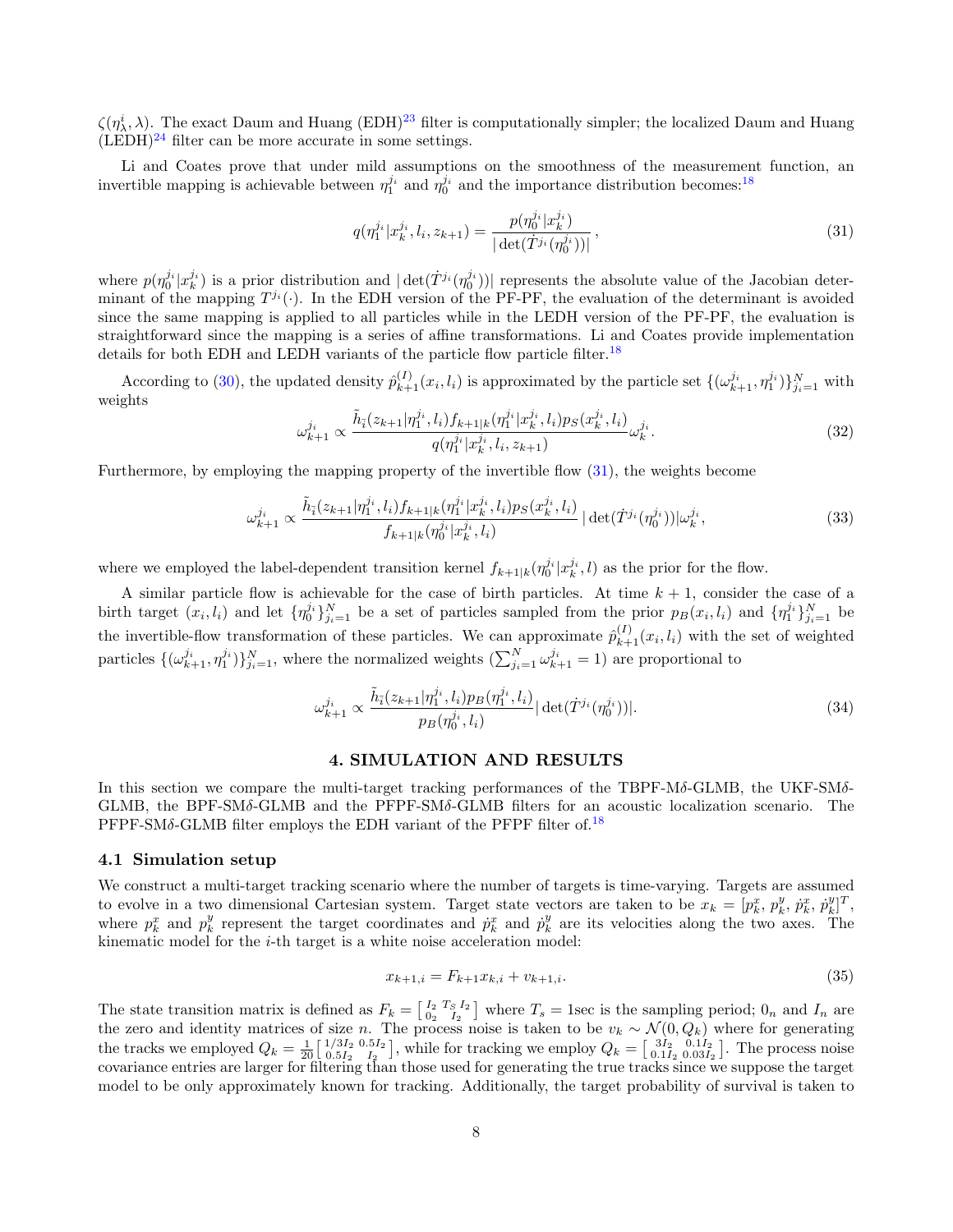

<span id="page-8-0"></span>Figure 1. The true number of targets and an example of tracks. Targets are born at locations marked with ×. Sensor placements are marked with  $\bigcirc$ .

be a constant  $p_S(x, l) = 0.99$ . Note that the target propagation model is not made dependent on the target label. An instance of target tracks can be observed in Fig. [1](#page-8-0) along side the true number of targets, i.e., true cardinality of the set of targets. In the subsequent simulations, the number of targets and their birth coordinates are identical while the acceleration noise is randomly generated in each Monte Carlo trial. Additionally from Fig. [1,](#page-8-0) we can observe the layout of the 25 acoustical sensors in an uniformly spaced X-Y grid. For a sensor s placed at coordinates  $(s^x, s^y)$ , the superpositional measurement model is

<span id="page-8-1"></span>
$$
z_{k,s} = \sum_{i=1}^{N(k)} \frac{\Psi}{\sqrt{(p_k^x - s^x)^2 + (p_k^y - s^y)^2 + d_0}} + w_{k,s},\tag{36}
$$

where  $\Psi = 10$  is the source signal amplitude,  $d_0 = 0.1$  and  $w_{k,s} \sim \mathcal{N}(0, \sigma_z^2)$  is the measurement noise that is independent for each sensor and independent from the targets. Note the superpositional nature of [\(36\)](#page-8-1), where all  $N(k)$  targets contribute to the sensor measurement.

Throughout the following section, we employ the Optimum SubPattern Assignment (OSPA) error metric<sup>[25](#page-11-18)</sup> that incorporates both position and cardinality errors. The reported OSPA distances are evaluated between the true target tracks and the estimated tracks and hence the error is reported in meters. The two parameters of the OSPA distance are the order and the cut-off, which are set to 1 and 10m in our simulations.

#### 4.2 Numerical results

Several simulation scenarios are created by modifying the measurement noise variance. First we investigate a set of  $\sigma_z$  values that ensure highly-informative measurements. The UKF-SM $\delta$ -GLMB, BPF-SM $\delta$ -GLMB (with 20k particles per target) and the PFPF-SMδ-GLMB (with 10k particles per target) are considered in this simulation scenario. For the 3 methods, the OSPA error averaged over 100 Monte Carlo runs is reported in Fig. [2.](#page-9-0) Note the improved performance of the PFPF-SMδ-GLMB filter with respect to the BPF-SMδ-GLMB filter for highlyinformative measurements. In this case, the flow induced proposal helps the  $\text{PFPF-SM} \delta$ -GLMB filter outperform the BPF-SMδ-GLMB filter even with fewer particles. For each Monte Carlo run, we compute the time-averaged OSPA error and we report the mean time-averaged OSPA values in Table [4.2.](#page-9-0) Additionally, in Table [4.2](#page-9-0) we also present the average run-time per time step of the different filters. Note the relatively similar run-times of the PFPF-SMδ-GLMB filter with the BPF-SMδ-GLMB filter for the  $\sigma_z \in \{0.001, 0.0005, 0.0003\}$  cases, where it also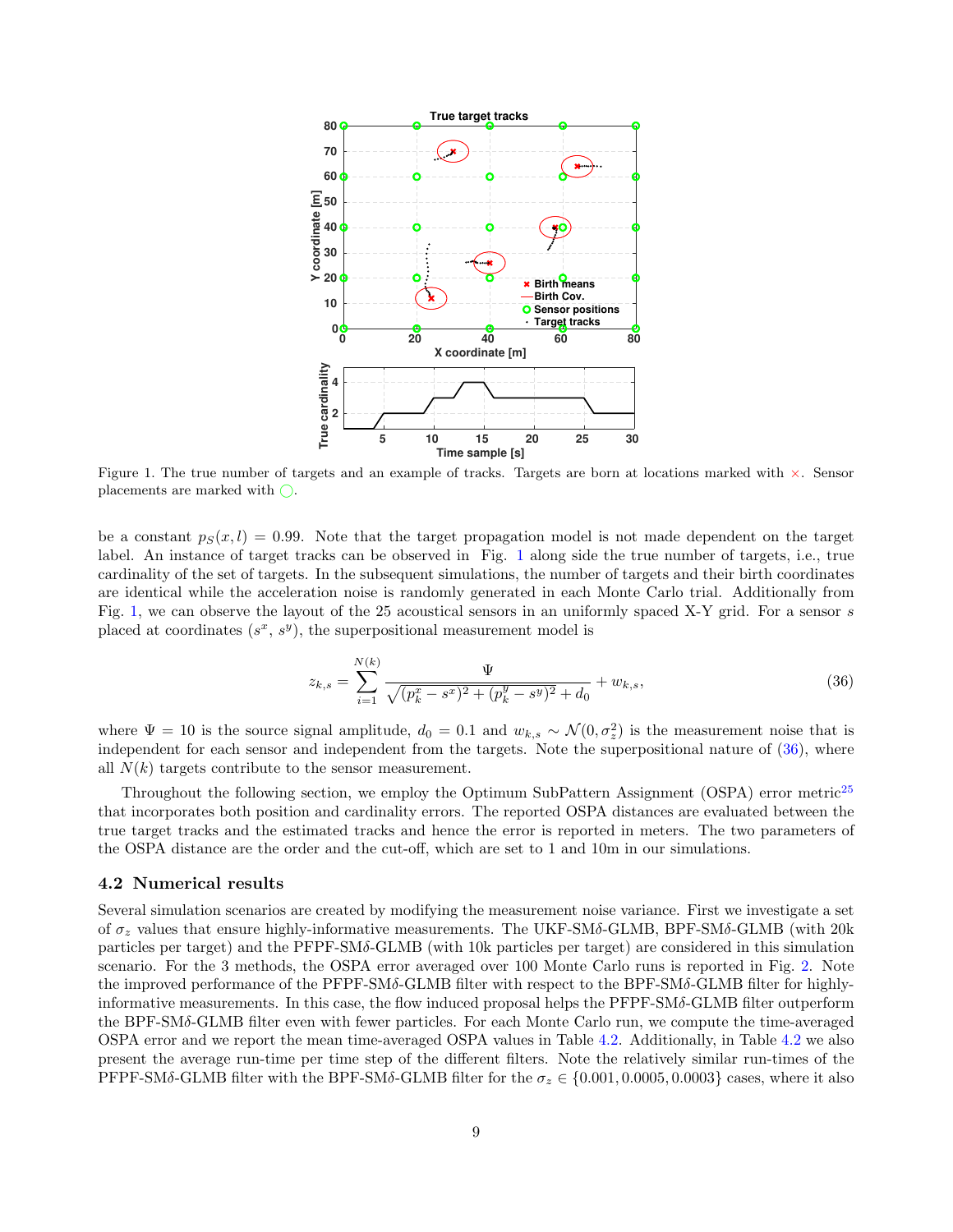

<span id="page-9-0"></span>Figure 2. Average OSPA error for different values of  $\sigma_z$  - highly informative measurement case.

outperforms all methods in terms of OSPA error. The TBPF-Mδ-GLMB filter is not presented for these highly informative measurement cases since it greatly under-performed for any practical choice of number of particles and size of the *n*-tuple set  $\Upsilon$ .

In a second simulation, we investigate the aforementioned methods together with the TBPF-Mδ-GLMB filter for a less informative measurement case. In this case we employed 2000 particles per target for BPF-SM $\delta$ -GLMB filter, 500 particles per target for the PFPF-SMδ-GLMB filter and 200 particles per target coupled with  $|\Upsilon| = |\Upsilon_i| = 50 \ \forall i \in [1, n]$  for the TBPF-Mδ-GLMB filter. In Fig. [3](#page-10-4) observe the OSPA values as a function of time and averaged over 100 Monte Carlo runs while in Table [4.2](#page-10-4) we present the mean time-averaged OSPA values coupled with average run-times per time step. Note that in the case  $\sigma_z = 0.1$  the PFPF-SMδ-GLMB filter is outperformed by the BPF-SMδ-GLMB filter both in terms of OSPA error and run-time. The higher measurement noise causes the particle flow to produce inaccurate proposals and leads to less precise track estimates which in turn result in the creation of more GLMB hypotheses and the increase in run-time. Note that for  $\sigma_z = 0.1$ the TBPF-Mδ-GLMB filter has slightly higher OSPA with respect to the other methods but the run-time of the filter still remains prohibitively large. Additionally, for  $\sigma_z = 0.01$  from Table [4.2](#page-10-4) observe the significant decrease in performance of the TBPF-Mδ-GLMB filter caused by the insufficient number pf particles per target and n-tuples |Υ|. From Fig. [3](#page-10-4) and for the case of  $\sigma_z = 0.01$ , we observe a significant increase in OSPA error after time step 10 when the umber of targets increases to 3. The TBPF- $M\delta$ -GLMB filter performance degrades when number of targets is high and the measurements are informative since the number  $(|\Upsilon| = 50)$  of *n*-tuples becomes insufficient to explore the space  $\mathbb{X}^n$  and thus leads to a poor estimation of the hypothesis weight of [\(16\)](#page-4-1). The poor and often under-estimation of hypothesis weights of the TBPF-Mδ-GLMB filter leads to the filter wrongfully dropping hypotheses that are otherwise informative, which also explains the reduced run-time of the filter for  $\sigma_z = 0.01$ .

|                                                | $\sigma_z = 0.005$ | $\sigma_z = 0.001$ | $\sigma_z = 0.0005$ | $\sigma_z = 0.0003$ |
|------------------------------------------------|--------------------|--------------------|---------------------|---------------------|
| $\mathit{UKF}\xspace_{\mathit{SM\delta-GLMB}}$ | .16m               | .055m              | .039m               | .031 <sub>m</sub>   |
|                                                | $0.055$ sec        | $0.044$ sec        | $0.040$ sec         | $0.038$ sec         |
| $BPF$<br>$SM\delta-GLMB$                       | .13m               | .054m              | .050m               | .064m               |
|                                                | $0.83$ sec         | $0.87$ sec         | $0.70$ sec          | $0.67$ sec          |
| P F P F<br>$SM\delta - \tilde{GL}MB$           | .13m               | .042m              | .03                 | .022m               |
|                                                | $1.12$ sec         | $0.88$ sec         | $0.81$ sec          | $0.80$ sec          |

Table 1. Mean time-averaged OSPA values and mean run-time per time step for highly-informative measurements.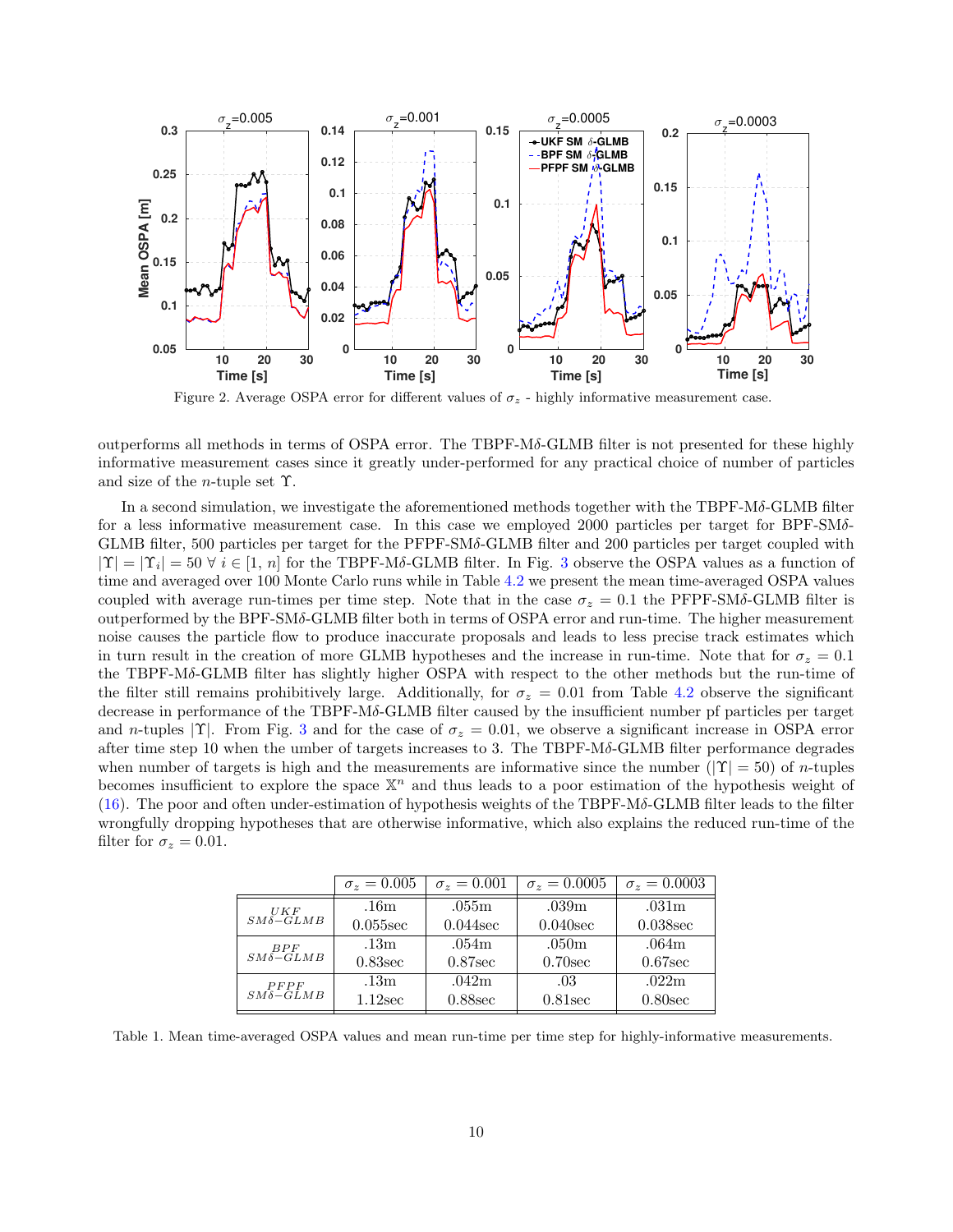

Figure 3. Average OSPA error for different values of  $\sigma_z$  - high variance measurement noise.

<span id="page-10-4"></span>

|                                                    | $\sigma_z=0.1$    | $\sigma_z = 0.05$ | $\sigma_z=0.01$     |
|----------------------------------------------------|-------------------|-------------------|---------------------|
| $T$ $B$ $P$ $F$                                    | 1.58 <sub>m</sub> | 1.15m             | 1.71 <sub>m</sub>   |
| $M\delta - GLMB$                                   | $17.5$ sec        | $11.2$ sec        | 3.5 <sub>sec</sub>  |
|                                                    | 1.45m             | 0.9 <sub>m</sub>  | 0.28m               |
| $\begin{array}{c} UKF\\ SM\delta-GLMB \end{array}$ | $0.79$ sec        | $0.41$ sec        | $0.06$ sec          |
| BPF                                                | 1.36 <sub>m</sub> | 0.85 <sub>m</sub> | $\overline{0.25}$ m |
| $SM\delta-GLMB$                                    | 1.3sec            | $0.71$ sec        | $0.13$ sec          |
| P F P F                                            | 1.43 <sub>m</sub> | 0.87 <sub>m</sub> | 0.23m               |
| $SM\delta - GLMB$                                  | 8.7sec            | 4.9sec            | $0.46$ sec          |

Table 2. Mean time-averaged OSPA values and mean run-time for high noise variance cases.

# 5. CONCLUSIONS

<span id="page-10-3"></span>In this paper we proposed a superpositional marginalized  $\delta$ -GLMB filter for superpositional observation models. Additionally, we provide both a bootstrap and a particle flow particle filter implementation of the proposed filter. The particle flow superpositional marginalized  $\delta$ -GLMB filter is shown to provide more accurate track estimates for highly-informative measurements.

#### ACKNOWLEDGMENTS

This work was supported by PWGSC contract W7707-145675/001/HAL funded by Defence R&D Canada.

### REFERENCES

- <span id="page-10-0"></span>[1] Bar-Shalom, Y., Daum, F., and Huang, J., "The probabilistic data association filter," IEEE Control Syst. Mag. 29, 82–100 (December 2009).
- [2] Saucan, A.-A., Chonavel, T., Sintes, C., and Le Caillec, J.-M., "3-D bathymetric reconstruction in multipath and reverberant underwater environments," in [Proceedings of the 21st International Conference on *Image Processing (ICIP)* $\vert$ , (2014).
- <span id="page-10-1"></span>[3] Saucan, A.-A., Sintes, C., Chonavel, T., and Le Caillec, J.-M., "Model-based adaptive 3D sonar reconstruction in reverberating environments," IEEE Trans. Image Process. 24, 2928–2940 (Oct. 2015).
- <span id="page-10-2"></span>[4] Mahler, R., "Multitarget Bayes filtering via first-order multitarget moments," IEEE Trans. Aerosp. Electron.  $Syst$  39, 1152 – 1178 (Oct. 2003).